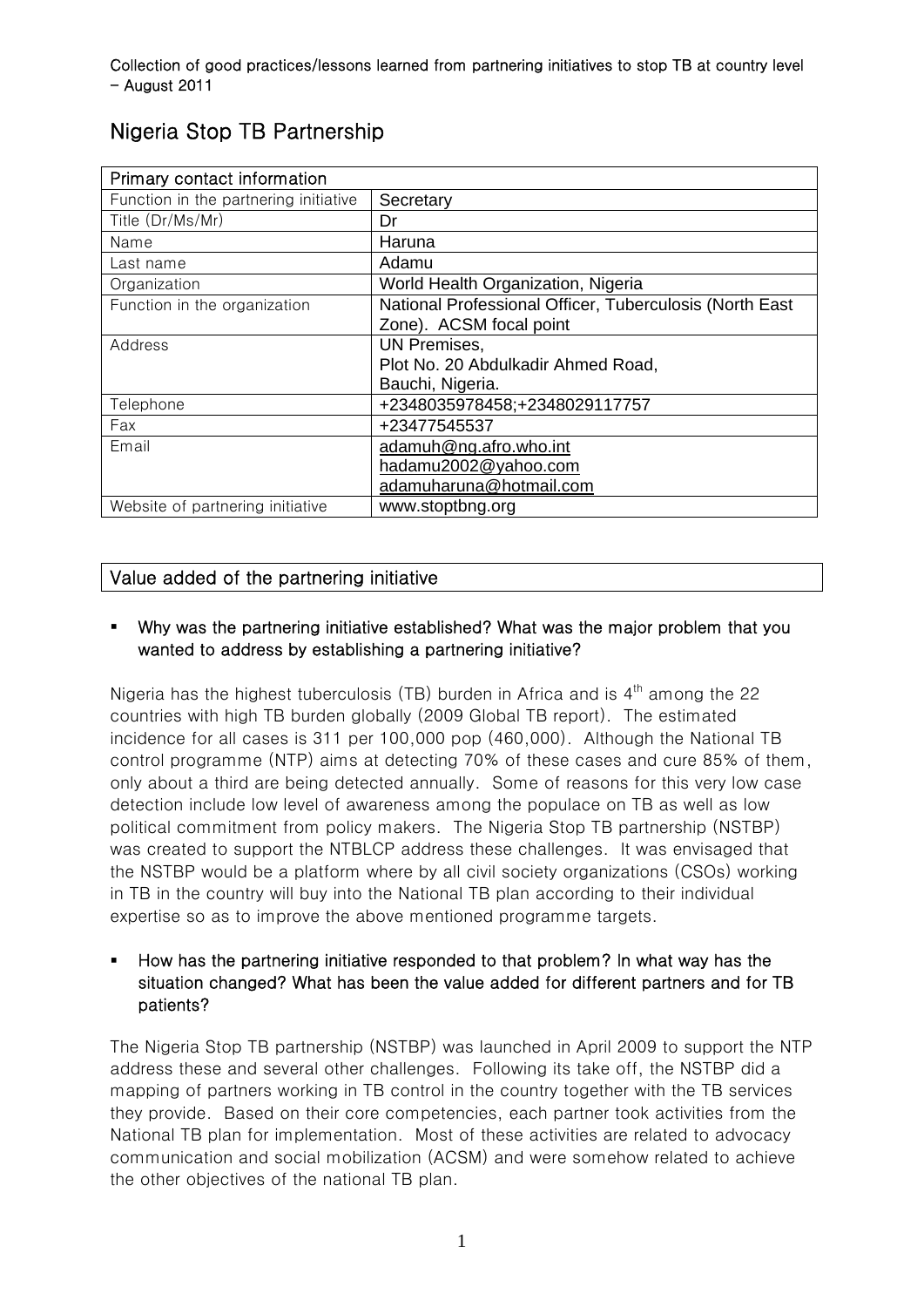- Do you think the partnering initiative has worked so far?
	- If it has worked well, why? How have you set it up? What process have you used? What were the main steps?
	- If it has not worked that well, why? What do you think has hindered your efforts? Would you try it again, and why? How would you revitalize it?

Yes. From its inception to date, the NSTBP has made modest achievements such as the development of a constitution, strategic plan in line with the country's National Tuberculosis Control Programme (NTP) plan, and registration of the partnership with constituted authorities, formation of a functional website, engagement of the media, resource mobilization from the GF round 9.

However, in spite of these achievements, the NSTBP was inundated with teething challenges, which included lack of proper understanding of the vision and shared common goal of the partnership (individual partners focused on individual interests), non recognition of the common goal of the partnership, lack of clarity on role of partnership (contrasting perceptions such as some partners worrying about a controlling attitude of the NTP and the NTP itself worrying about the creation of a parallel body which may empty its institutional mandate) and lack of clarity about a roadmap for the completion of a partnering process.

It was against this background that the NTP requested for technical assistance from the Global Stop TB partnership secretariat with the main objective of reviewing the performance and current progress of the NSTBP and make recommendations on the next steps. The mission took place successfully from 23 to 28 May 2010 and provided clear and feasible recommendations to the NTP on ways forward for the NSTBP. Among the recommendations was a clear road map on how to implement the partnering process in Nigeria.

The NSTBP secretariat then decided to implement the partnering process as recommended by the mission through the implementation of the following steps:

- 1. Obtained and circulated the finalized version of the New National TB strategic 2010- 2015 to its partners for information and comments. The comments obtained were related to the activities that the partners could implement under different areas of work. The comments were incorporated into the plan.
- 2. Compiled the list of key partners working in TB in Nigeria together with their e mail addresses and telephone numbers
- 3. Circulated a form to all the listed key TB partners in the country and collected information on TB services they provide
- 4. Carried out a detailed mapping of who does what and where (summary sheet).
- Who among the following stakeholders  $-$  national TB programme, civil society (faith based organizations, non-governmental organizations, community based organizations) and the private/business sector  $-$  is involved? In what way?

The NSTBP executive committee (protem) comprises of members from the Academia (Chair), WHO (secretariat), USAID, ILEP, civil society, professional associations, National HIV/AIDS control , NTP, private sector (vice chair) and the affected community.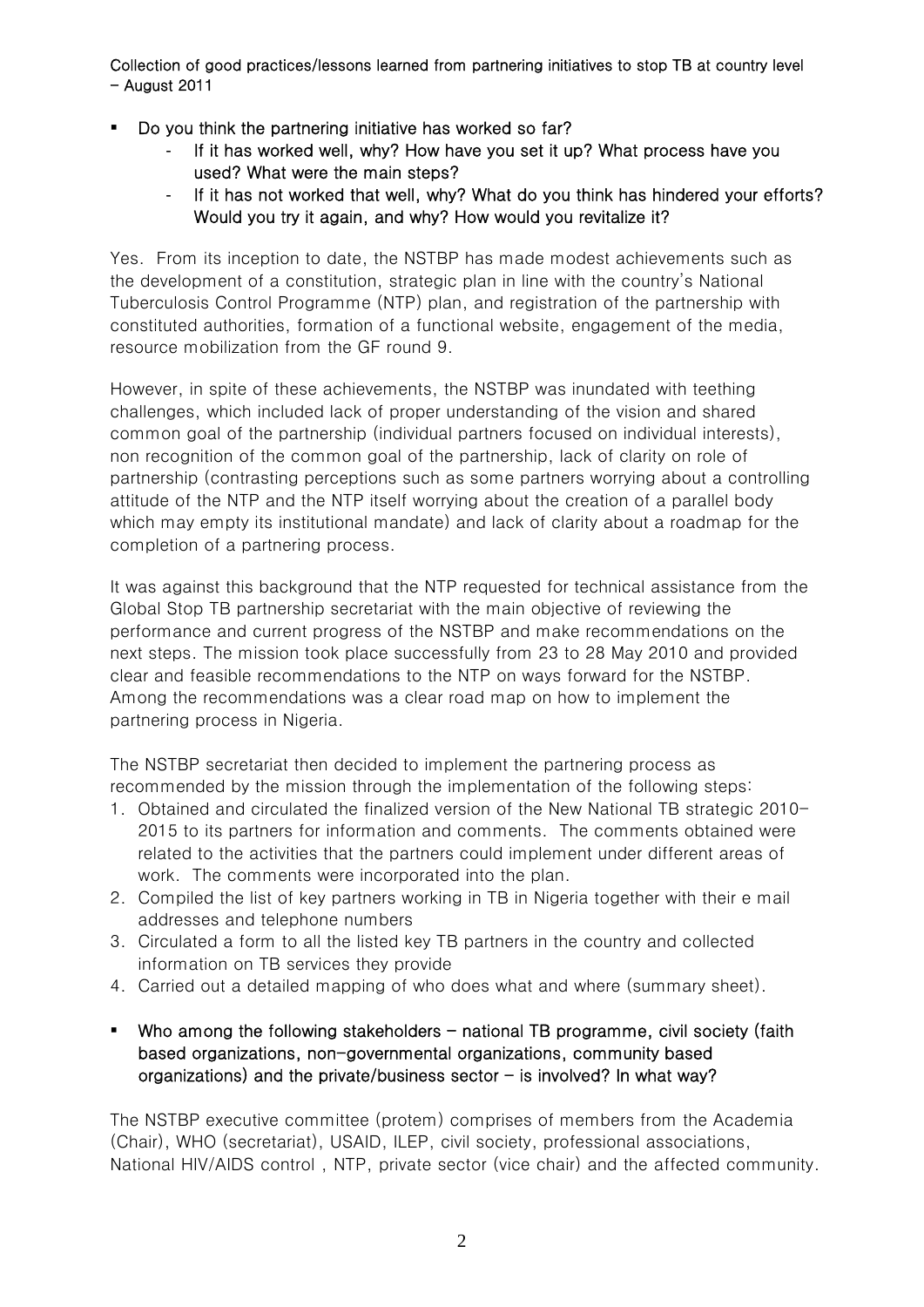What does each partner perceive as an advantage of being in the partnering initiative? What sustains their commitment? If partners are not engaged, what are you planning to do to attract and maintain their interest?

Since the inception of NSTBP, many more partners have joined or indicated their interests in joining the initiative simply because doing so would earn them recognition by the NTP, enable them to contribute their expertise in addressing programme challenges as contained in the NTP plan and improve their organisations' profile.

Their commitments are sustained through continuous engagements in the implementation of various activities planned by the NTP such as the quarterly and annual review and planning meetings, WTB Day celebrations, resource mobilisation, local and international TB conferences, training sessions, M&E etc. Partners have also been encouraged to apply for grants such as the CFCS and the TB reach.

### Building the partnering initiative

- What have been some of your challenges in bringing the various stakeholders together in a partnering initiative?
- 1. In adequate funds to sponsor various stakeholders to NSTBP quarterly meetings
- 2. Contrasting perceptions among various stakeholders, for example some partners worrying about a controlling attitude of the NTP and the NTP itself worrying about the creation of a parallel body which may empty its institutional mandate
- 3. Lacks of consensus among the stakeholders about the common goal of the partnership, as such partners were advancing individual interests to be the main agenda for the NSTBP.
- 4. Lack of knowledge and skills on how to go about building partnerships (roadmap for a partnering process).

However, these challenges were partly addressed following the Global stop TB partnership secretariat's mission to Nigeria in May 2010 as well as the securing of some funds from the GFATM round 9 grant for the partnership.

 Have partners done a mapping/inventory of the resources (financial, technical, human, in-kind) that each can contribute to the implementation of the national TB plan and in which area of the country? If yes, could you share your plan showing various roles and responsibilities and highlighting possible remaining gaps?

Yes. The following table shows an example of a few services covered by the NTP plan.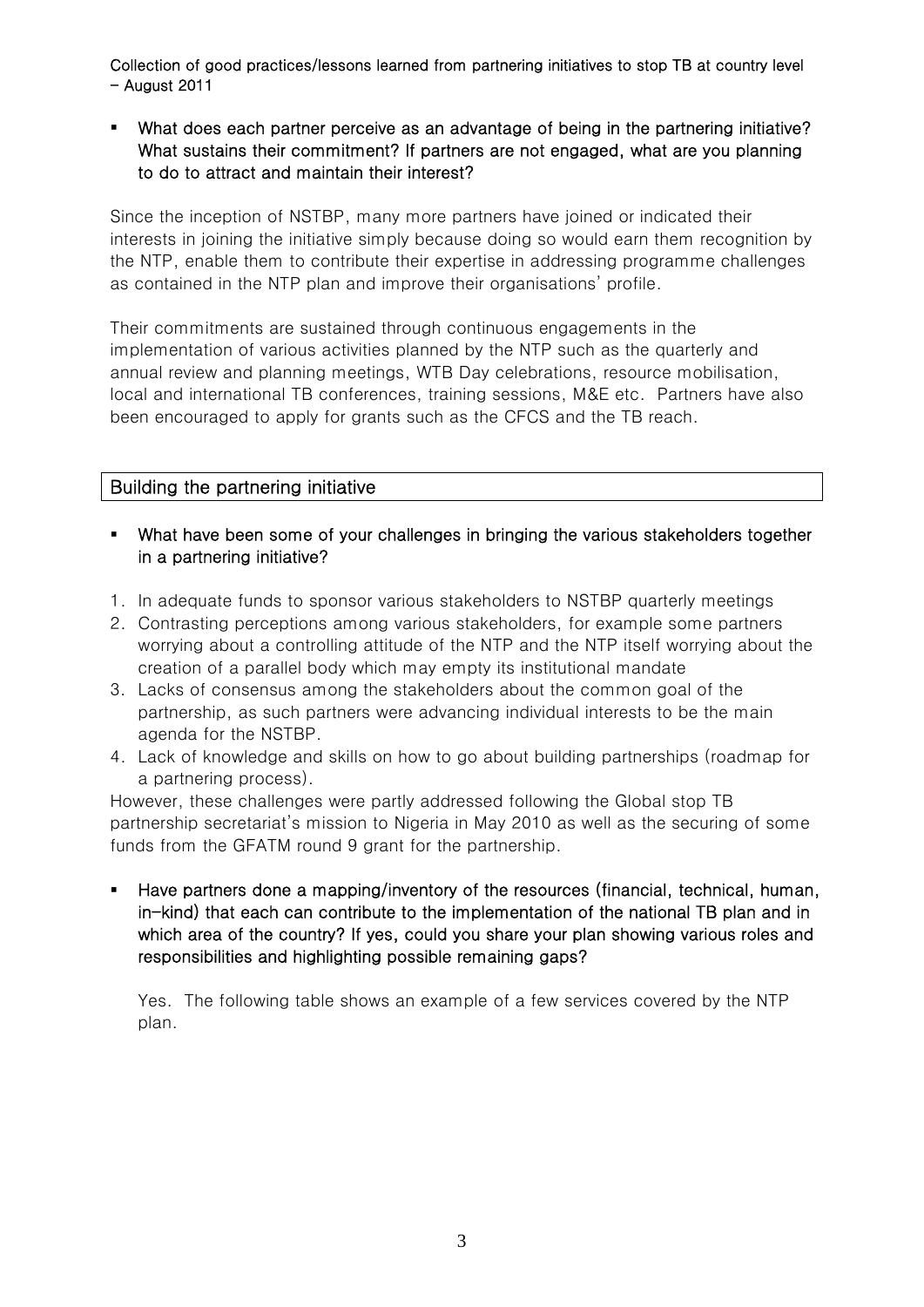| NATIONAL TUBERCULOSIS CONTROL PROGRAMME<br>SUMMARY SHEET ON TASK/PARTNER/GEOPOLITICAL ZONE |                                                     |                                                                                               |                                   |                                                                                                                                                         |                                                                        |                                                                                                                      |                                                                                         |  |  |
|--------------------------------------------------------------------------------------------|-----------------------------------------------------|-----------------------------------------------------------------------------------------------|-----------------------------------|---------------------------------------------------------------------------------------------------------------------------------------------------------|------------------------------------------------------------------------|----------------------------------------------------------------------------------------------------------------------|-----------------------------------------------------------------------------------------|--|--|
|                                                                                            |                                                     |                                                                                               |                                   |                                                                                                                                                         |                                                                        |                                                                                                                      |                                                                                         |  |  |
| <b>HIGH QUALITY</b><br><b>DOTS</b>                                                         | Identify TB suspects                                | 1. HDAI Kano 2. DRC<br>Kaduna 3. MF Katsina<br>4. CSI Kebbi 5. MDC<br>Gusau                   | 1. NCDF Yobe 2.<br>NMA Jalingo    | 1. AA Kontagora 2.<br>OF Nasarawa Eggon<br>3. HAF Ilorin 4. CfDC<br>Abuja 5. PHMI<br>Makurdi                                                            | 1. FOCHRID Ado<br>Ekiti 2. PLAN Ibadan                                 | 1. CTF Awka 2. DDN<br>Abakaliki 3. SLSG<br>Enugu 4. CEYFD<br>Owerri 5. SOPAT<br>7. LPF Enugu                         | 1. AFHO Asaba 2. PDF<br>Enugu 6. TGN Obowu Calabar 3. BDI Bayelsa<br>4. PLCGI Akwa Ibom |  |  |
|                                                                                            |                                                     |                                                                                               |                                   | 1. OF Nasarawa                                                                                                                                          |                                                                        | 1. SLSG Enugu 2.                                                                                                     |                                                                                         |  |  |
|                                                                                            | Collect sputum samples                              | GAP                                                                                           | <b>GAP</b>                        | Eagon                                                                                                                                                   | GAP                                                                    | <b>SOPAT Enugu</b>                                                                                                   | 1. PDF Calabar                                                                          |  |  |
|                                                                                            | Do smear microscopy                                 | GAP                                                                                           | <b>GAP</b>                        | 1. OF Nasarawa<br>Eggon                                                                                                                                 | GAP                                                                    | GAP                                                                                                                  | GAP                                                                                     |  |  |
|                                                                                            | Do HIV test                                         | 1. DRC Kaduna 2.<br>CSI Kebbi 3. MDC<br>Gusau                                                 | . NMA Jalingo                     | 1. AA Kontagora 2.<br>DHC Abuja 3. OF<br>Nasarawa Eggon 4.<br>HAF Ilorin 5. PHMI<br>Makurdi                                                             | 1. FOCHRID Ado<br>Ekiti 2. PLAN Ibadan                                 | 1. SLSG Enugu 2.<br>LPF Enuau                                                                                        | 1. PDF Calabar                                                                          |  |  |
|                                                                                            | Diagnose TB (and HIV)                               | GAP                                                                                           | <b>SAP</b>                        | 1. OF Nasarawa<br>Eggon                                                                                                                                 | GAP                                                                    | GAP                                                                                                                  | GAP                                                                                     |  |  |
|                                                                                            | <b>Treat TB</b>                                     | <b>GAP</b>                                                                                    | <b>GAP</b>                        | 1. OF Nasarawa<br>Eggon                                                                                                                                 | GAP                                                                    | 1. LPF Enugu                                                                                                         | GAP                                                                                     |  |  |
| <b>ACSM</b>                                                                                | Conduct advocacv                                    | 1. HDAI Kano 2. DRC<br>Kaduna 3. MF Katsina 1. GEEED Damaturu<br>4. CSI Kebbi 5. MDC<br>Gusau | 2. NCDF Yobe 3.<br>NMA Jalingo    | 1. AA Kontagora 2.<br>DHC Abuia 3, OF<br>Nasarawa Eggon 4.<br>CEPAT Lokoja 5. HAF PLAH IJOKO-<br>Ilorin 6. CfDC Abuja 7. LEMODE 5. PLAN<br>PHMI Makurdi | 1. FOCHRID Ado<br>Ekiti 2. K&TRC Akure<br>3. JAAIDS Lagos 4.<br>Ibadan | 1. CTF Awka 2. DDN<br>Abakaliki 3. SLSG<br>Enugu 4. CEYFD<br>Owerri 5. SOPAT<br>7. TEEPAC Awka 8.<br><b>FP Enugu</b> | Enugu 6. TGN Obowu 1. AFHO Asaba 2. PDF<br>Calabar 3. BDI Bayelsa<br>4. PLCGI Akwa Ibom |  |  |
|                                                                                            | Train health staff on IPC and<br>counselling skills | CSI Kebbi                                                                                     | GAP                               | 1. DHC Abuja 2.<br>CEPAT Lokoja 3. HAF Ekiti 2. K&TRC Akure<br><b>Ilorin</b>                                                                            | 1. FOCHRID Ado<br>3. JAAIDS Lagos                                      | 1. CTF Awka 2. DDN<br>Abakaliki 3. SLSG<br>Enugu 4. CEYFD<br>Owerri 5. SOPAT<br>Enugu 6. LPF Enugu                   | 1. PDF Calabar                                                                          |  |  |
|                                                                                            | Train treatment supporters and<br>volunteers        | 1. HDAI Kano 2. CSI<br>Kebbi                                                                  | 1. GEEED Damaturu<br>2. NCDF Yobe | 1. AA Kontagora 2.<br>DHC Abuja 3. CEPAT 3. JAAIDS Lagos 4.<br>Lokoja 4. HAF Ilorin 5. PLAH IJOKO-<br>CfDC Abuja 6. PHMI<br>Makurdi                     | 1. FOCHRID Ado<br>Ekiti 2. K&TRC Akure<br>LEMODE 5. PLAN<br>Ibadan     | 1. CTF Awka 2. DDN<br>Abakaliki 3. SLSG<br>Enugu 4. CEYFD<br>Owerri 5. SOPAT<br>7. LPF Enugu                         | 1. AFHO Asaba 2. PDF<br>Enugu 6. TGN Obowu Calabar 3. PLCGI Akwa<br>Ibom                |  |  |

NB.

- 1. The summary sheet shown above is not finalized in the sense that more partners are still keying into the process. Additionally, other services within the NTP plan are being sought for among partners so that we can have information about what resources we have among the CSOs in all thematic areas of the National TB plan.
- 2. ACSM is cross cutting among all services of the plan and not a standalone activity.
- Have the partners jointly mobilized resources to implement a shared national TB plan? What type of resources have they mobilized (financial, technical, human, in-kind)? How did this process work?

Yes. Some examples of implemented activities are listed below:

1. Monitoring the airing of TB jingles in the media by the Society for the Prevention and Eradication of TB in Nigeria (SPETB). Resources for this activity were mobilized from GFATM. SPETB has also provided microscopes to some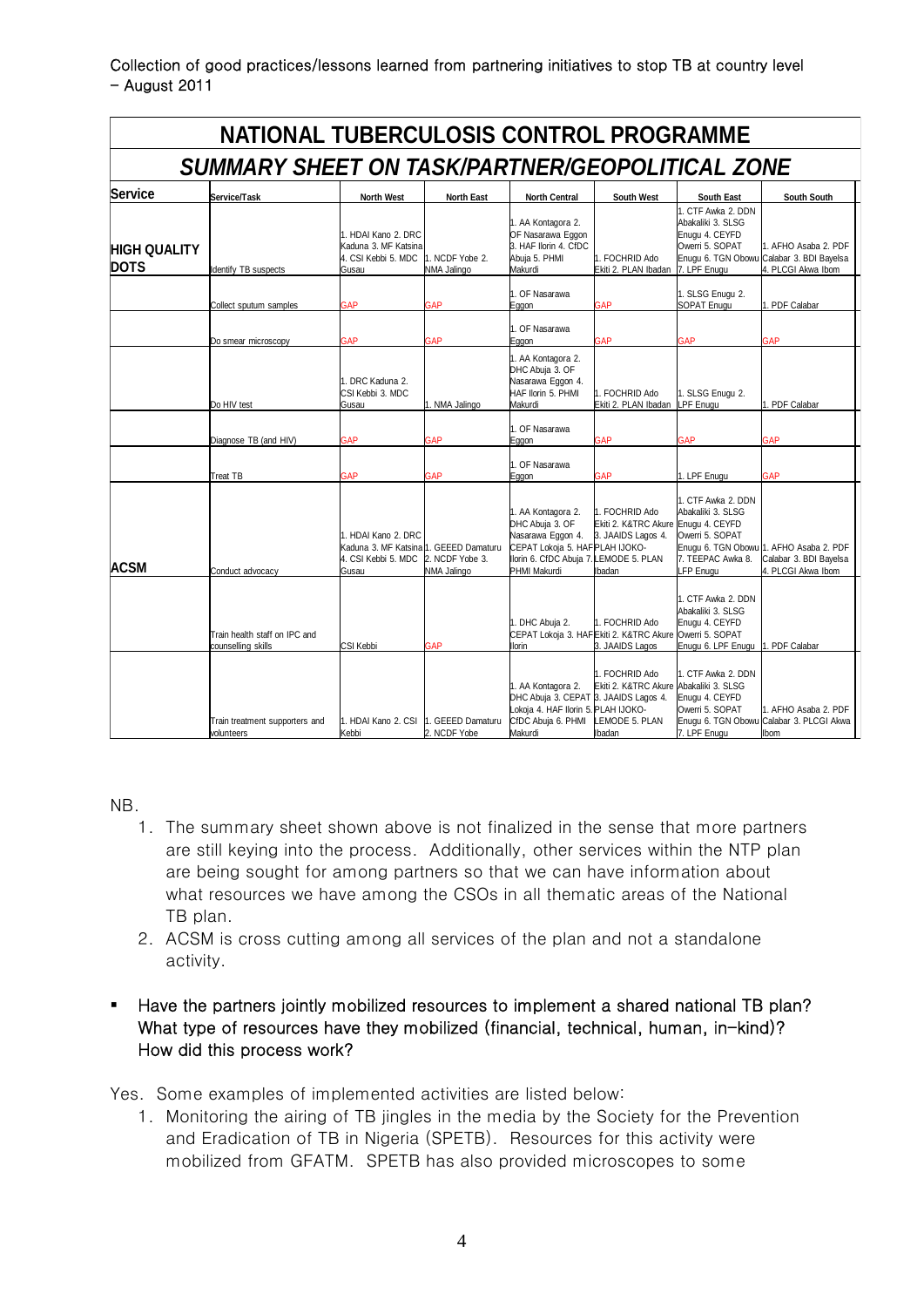selected microscopic centres in Borno and Yobe States with funds mobilized from FIDELIS grant.

- 2. TEEPAC was able to mobilize resources from State Governments in the South East Zone to implement activities marking the 2011 World TB Day.
- 3. NSTBP was able to mobilize resources from the GFATM round 9 to partially sponsor its quarterly meetings as well as establish its secretariat.
- 4. Zankli Medical Centre, Abuja sponsored the NSTBP to have a stand for exhibition during the just concluded 18 IUATLD conference for the Africa Region March 2011 in Abuja. In addition, Zankli Medical Centre assigned an ad hoc staff to man the stand for the entire period of the conference.
- 5. Zankli Medical Centre sponsored the design and launch of NSTBP website. The challenge has been to maintain it and keep it functional.
- 6. Zankli Medical Centre has offered to provide for free a meeting hall and possibly tea breaks for the NSTBP executive committee meeting whenever the need arises.
- 7. Journalist against AIDS (JAAIDS) has organized panel discussion on TB which was aired by private television station in Lagos.
- 8. Professor Gregory Erhabor, Chair NSTBP, appeared in ''Health report' a programme of NTA international which featured discussions on TB.
- 9. Positive Living Association of Nigeria (PLAN) has been supporting HCT among TB suspects and also involved in the training of treatment supporters and community volunteers in Ibadan, south west Nigeria.
- 10.Nigeria Thoracic Society (NTS) has trained chest physicians on ISTC with funding from American Thoracic Society (ATS).

## Which national TB plan activities are the partners contributing to?

- 1. Identification of TB suspects
- 2. Collection and sputum samples and its transportation to designated laboratories
- 3. Performing smear microscopy
- 4. Performing HIV test (HCT)
- 5. Diagnoses of TB (and HIV)
- 6. Treatment of TB
- 7. Conducting advocacy
- 8. Training of health staff on IPC and counseling skills
- 9. Training of treatment supporters and volunteers
- 10.Printing and dissemination of IEC materials
- 11.Engagement of the media

### How have partners organized their work? Do they regularly meet? What structure has been chosen (if this has been formalized)?

Each partner selects activities from the National TB plan based on their competencies to be implemented at various levels (Federal, State and Local), depending on their location. The partner will now form a local implementation plan which shows activities, tasks and funding source. Reports of these activities are shared with the NTP through the NSTBP or the CSO TB network.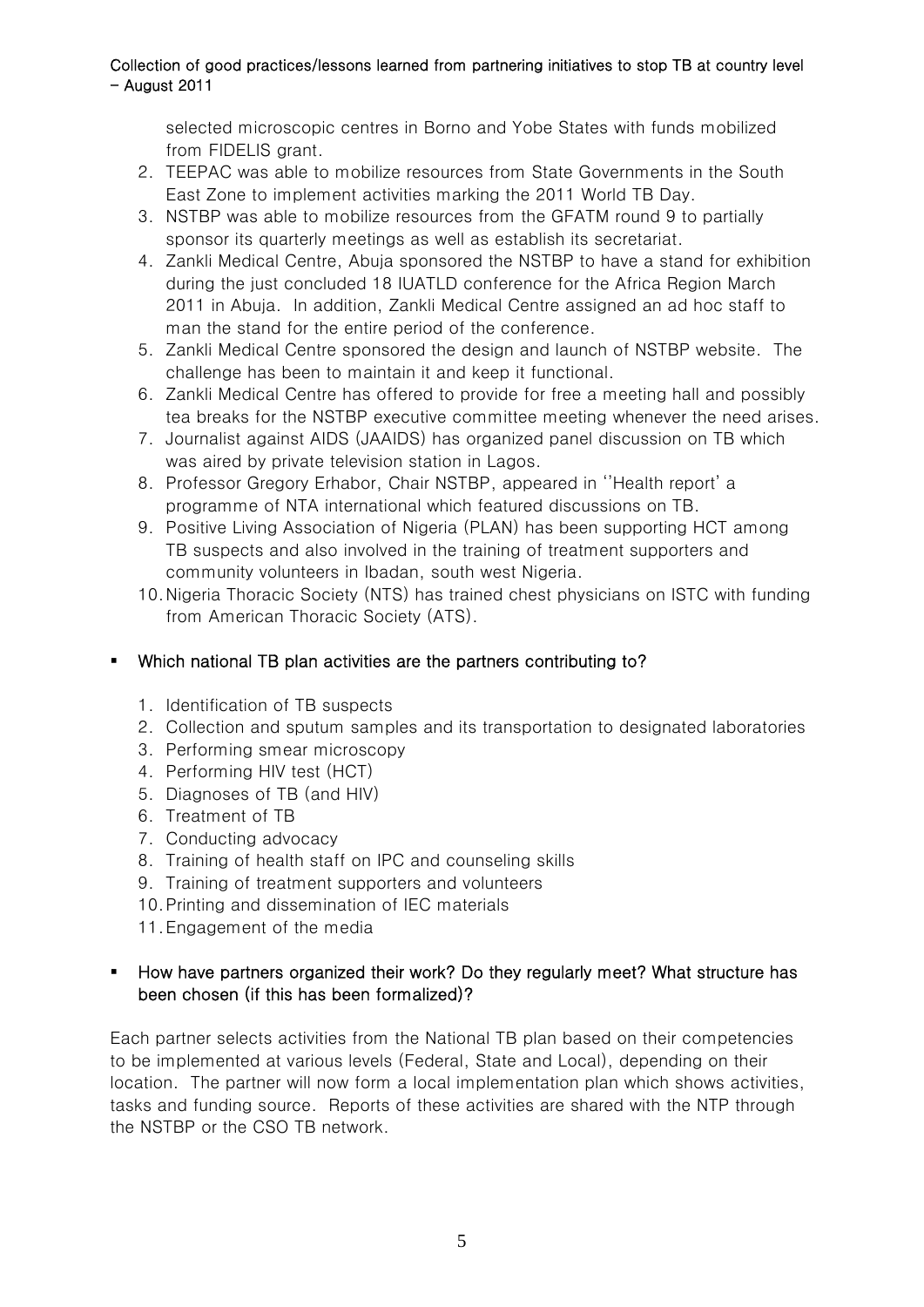There is a provision (partial) in GFATM round 9 for quarterly meeting of NSTBP as well as one general meeting of NSTBP general assembly once per year. The TB CSO network also meets regularly with funding from GFATM HSS. The NTP also organises zonal quarterly review and planning meetings as well as annual review meetings with representations from partners.

# Thinking through and taking stock

- Which stakeholders of society do you see as essential or ideal members to a partnering initiative, if you want to effectively address TB in your country context (please answer this independently of whether these stakeholders are currently partners of your initiative)?
- 1. Academia (University Teaching Hospitals, Federal Medical Centres, Medical Schools, Schools of Nursing and Midwifery, Schools of Health Technology, Schools of Medical Laboratory Sciences).
- 2. Nigeria Thoracic Society (NTS)
- 3. Civil Society Organisations (CSO)
- 4. Traditional and religious leaders
- 5. Alternative health care providers
- 6. Private Health Institutions (both for profit and non profit, including faith based)
- 7. Professional associations (Nigeria Medical Association, Guild of Medical Directors, National Association of Nigerian Nurses and Midwives, Pediatrics Association of Nigeria etc).
- 8. Private corporate bodies such as banks, industries, oil companies etc.
- 9. The affected community
- 10.National HIV/AIDS control programme
- 11.National Tuberculosis control programme (National, State and LGA levels)
- 12.USAID and USG supported partners
- 13.Other bilateral organizations e.g. DFID, CIDA, JICA etc.
- 14.International anti leprosy organizations (ILEP)
- 15.World Health Organisation
- What do you think the major outcomes of the partnering initiative are? In what way the partnering initiative has benefited the work of the partners? What do you think could be strengthened/improved?
- 1. The NSTBP has become a platform where partners came together and started implementing activities from the National TB plan as explained above.
- 2. This has undoubtedly addressed the much needed co-ordination of partner activities as well as provided an opportunity to measure the contribution of these activities (using the National M & E system) to the overall national programme targets.
- 3. The NTP has the ownership of the programme and partners, who decide to buy into one national TB control plan, work together to contribute to the achievements of the TB control goals in the country

The NSTBP has brought several benefits, few examples of which are: